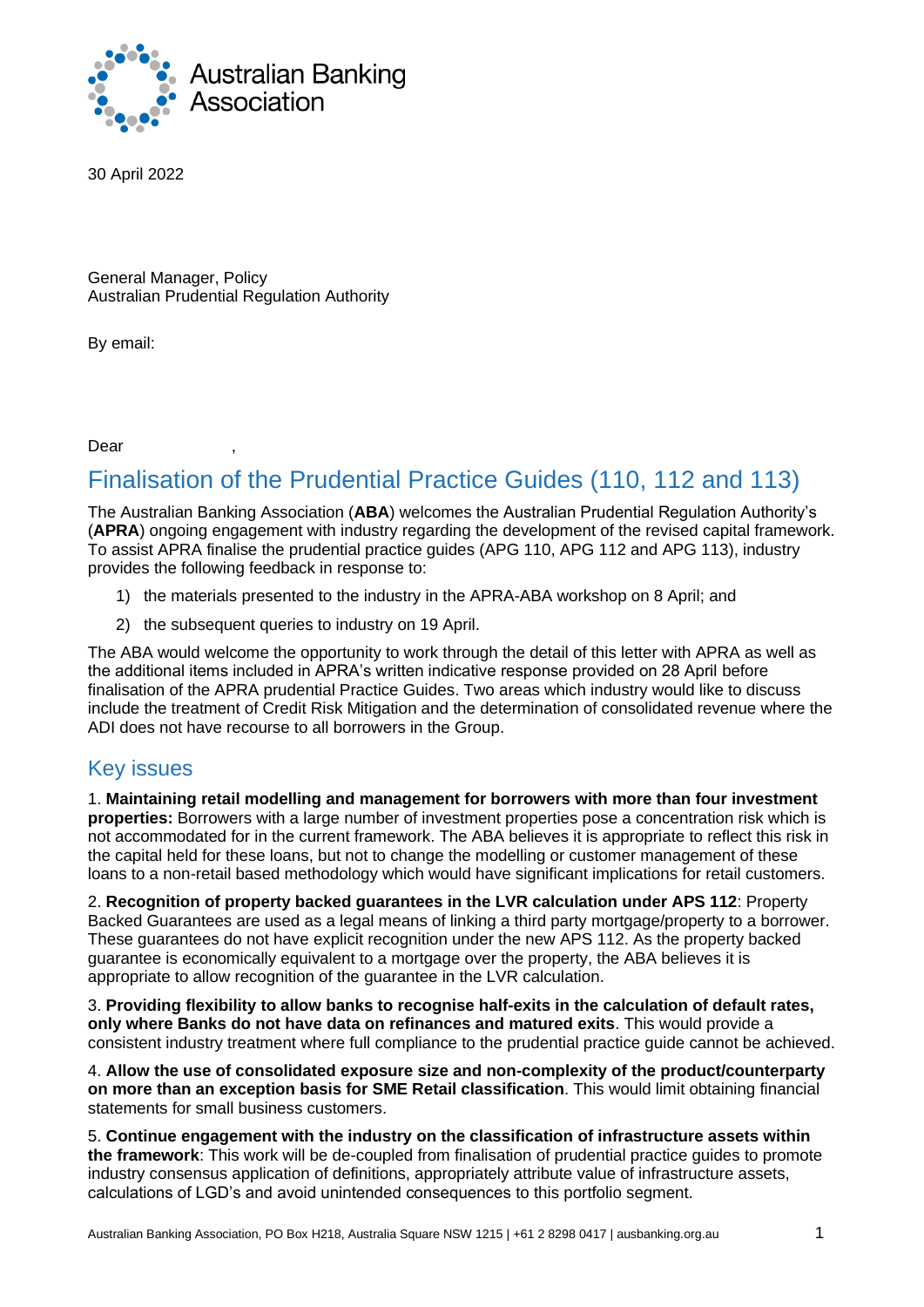

As noted above, the ABA would welcome the opportunity to discuss the content of this letter in detail with APRA in the coming weeks. This may also present an opportunity for industry to provide feedback on the additional items contained in APRA's, 28 April, written indicative responses.

I will contact you in the coming days to organise a follow meeting. In the meantime, please do not hesitate to contact me.

Regards,

Policy Director Australian Banking Association

#### About the ABA

The Australian Banking Association advocates for a strong, competitive and innovative banking industry that delivers excellent and equitable outcomes for customers. We promote and encourage policies that improve banking services for all Australians, through advocacy, research, policy expertise and thought leadership.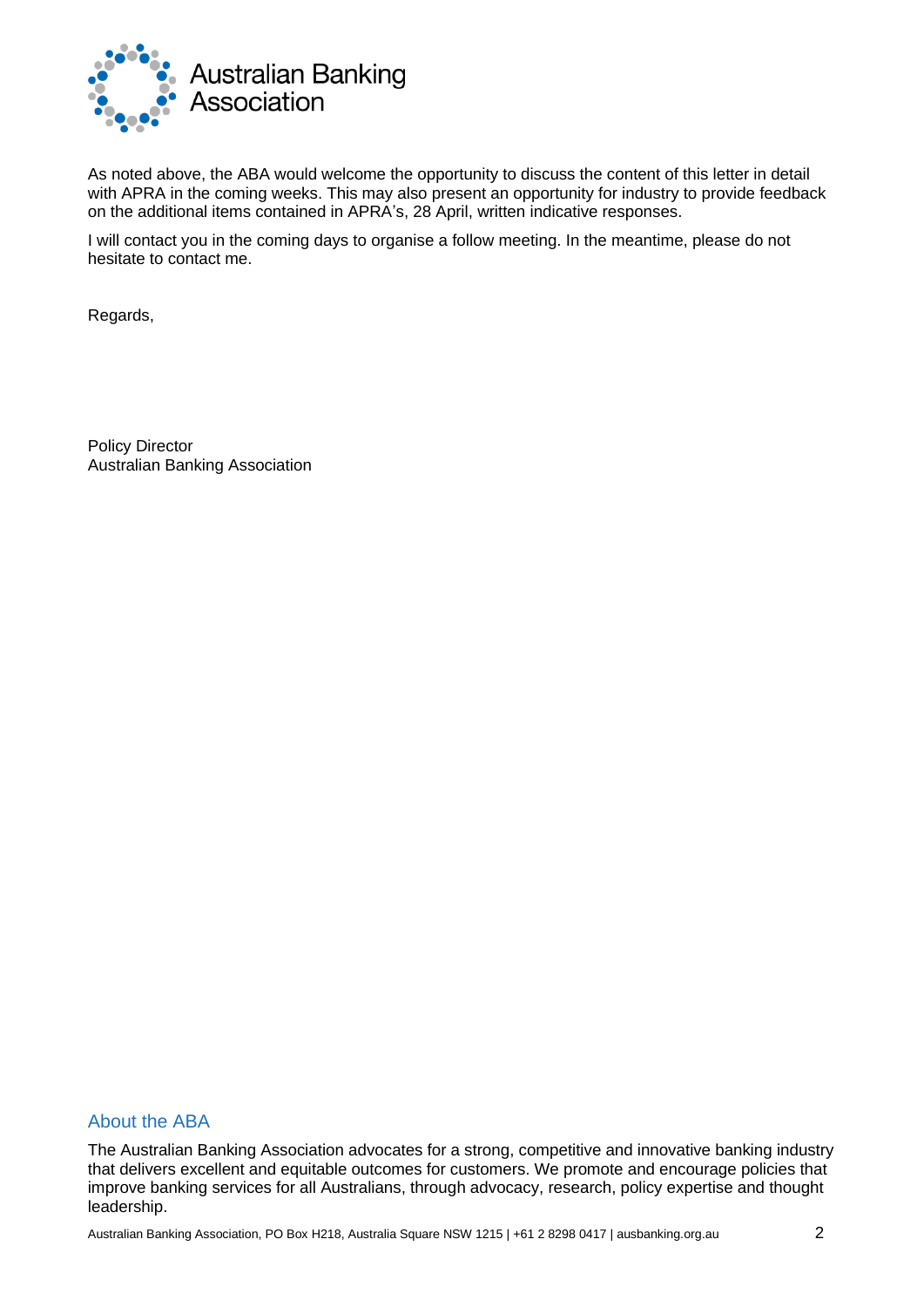

## Appendix A: Additional information

### 1. IPRE Definition (More than Four Investment Properties)

Customers with more than four properties pose a concentration risk which is currently not accommodated for under the capital framework. As a result, APRA is proposing to treat these customers as Income Producing Real Estate (IPRE) exposures. The ABA acknowledges APRA's concerns but does not believe that just the number of properties is in itself sufficient to define the IPRE customers – loan purpose and primary income dependence are also driving factors. That being said, the ABA believes the risk can be reflected by increasing the capital outcomes to reflect the increased risk. However, banks do not believe adjusting operational processes to treat these clients as 'Non retail' exposures will deliver the optimal Risk and customer outcomes and as a result propose to maintain the existing retail customer and modelling treatment. Options include:

#### **Option 1**

ADIs acknowledge APRA's concern that retail borrowers with a high number of investment properties may pose risk that is not explicitly captured in the prudential standards.

ADIs do not believe that an investment property count is in itself sufficient to justify an IPRE classification – that determination should remain anchored in the prospects for repayment of the exposure depending primarily on the cash flows generated by the asset or other real estate assets owned by the borrower.

In the absence of APG text these investment loans would have received a 1.7 multiple in the APS 113 RWA calculation. A logical way to reflect any additional risk is to embed a "higher RWA multiple" for investment loans to borrowers with more than four investment properties where they meet the requirements under Paragraphs 23 a) & 23 b) in Draft APG 113. This would allow the appropriate capital outcome without needing to change the regulatory asset class to IPRE. The exposures would continue to be identified and managed as retail residential mortgages.

This approach would prevent any unintended obligations that may result from tagging these exposures as IPRE, for example, the need to take them through Property Risk Assessment Models or aggregating them for the purpose of SME asset class identification.

Under APS 113 Attachment A, paragraph 8 IPRE exposures are subject to an additional 1.5 scalar. Under this option industry proposes adopting a 'higher RWA multiple' of 2.5 to reflect the IPRE scalar and the 1.7 scalar as investment loans.

#### **Option 2**

To reflect IPRE calculation with a 1.5x multiple for exposures to borrowers with more than four investment properties and meet the requirements under Paragraphs 23 a) & 23 b) in Draft APG 113, while retaining original retail asset class segmentation for model use / default definition, approach to retail customer management and SME classification. ARF and APS330 reporting as IPRE.

Option 2 acknowledges APRA requirements pertaining to capital calculations while minimising material operational issues associated with retail exposures being classified with non-retail parameters.

| <b>Area</b>                        | <b>Proposal</b>                                                                                                                                                                                                                                                                 | <b>Rationale</b>                                                                                                                                                                                                                                                                                                                                                                                   |
|------------------------------------|---------------------------------------------------------------------------------------------------------------------------------------------------------------------------------------------------------------------------------------------------------------------------------|----------------------------------------------------------------------------------------------------------------------------------------------------------------------------------------------------------------------------------------------------------------------------------------------------------------------------------------------------------------------------------------------------|
| <b>Capital</b><br><b>Treatment</b> | <b>Option 1:</b><br>Additional 1.5x scalar to be applied<br>to retail exposures to reflect IPRE<br>credit risk weight for customers with<br>more than four investment<br>properties. Exposures will continue<br>to be captured under Retail<br>Residential Mortgage asset class | The capital will increase for this population<br>to reflect the higher concentration risk.<br>Specifically for Option 2: ADIs will<br>continue to capture rental information for<br>the investment property at the point of<br>origination which will serve as revenue<br>input for the firm size adjustment.<br>However, this revenue information will not<br>be aggregated with the revenue from |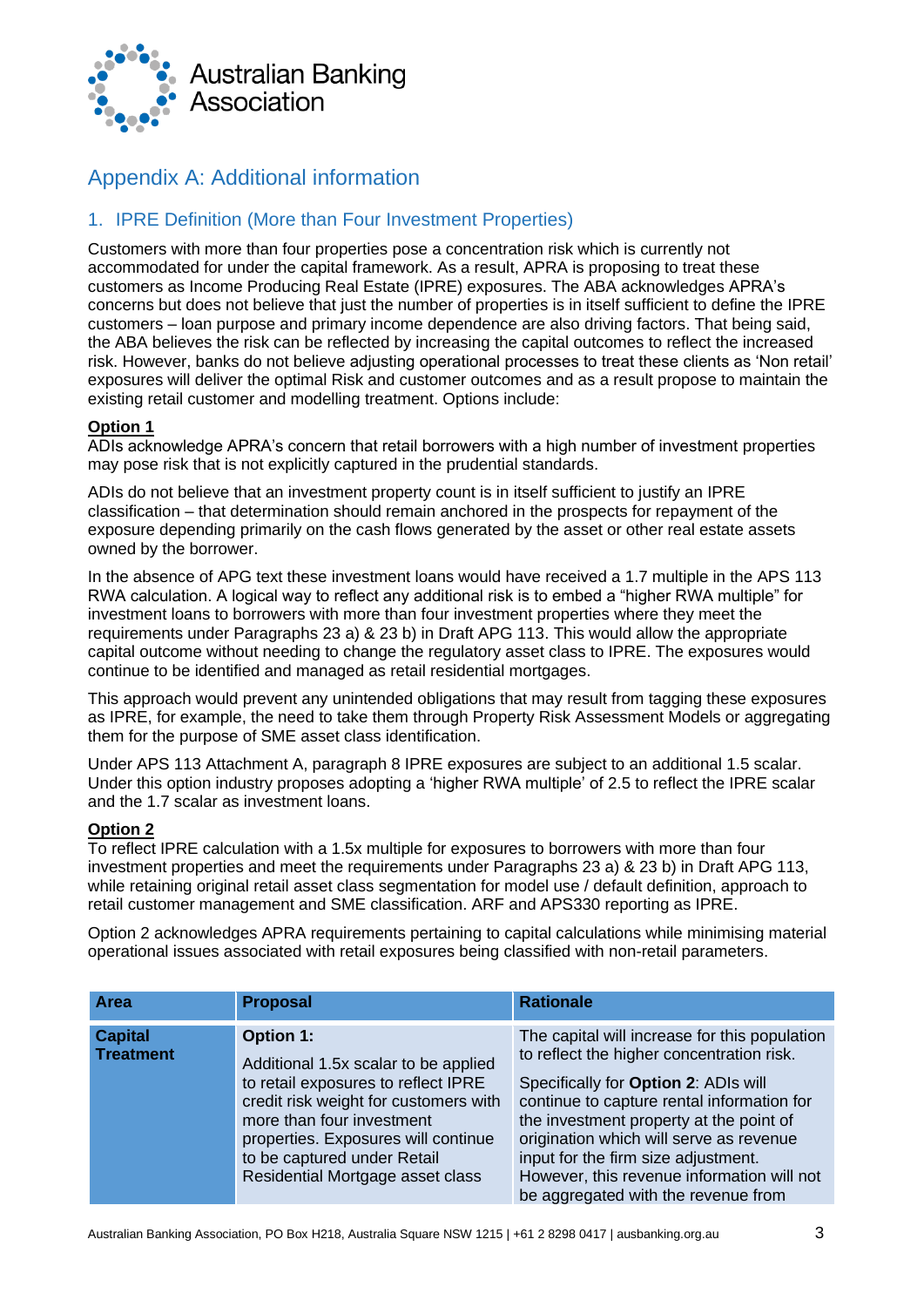

# **Australian Banking** Association

and hence will use retail RWA curve for this asset class**. Option 2:** Apply IPRE calculation methodology for impacted retail exposures. Exposures will be captured under IPRE asset class and hence will utilise the corporate RWA curve incorporating maturity, EAD and firm size adjustment for SME. borrowers associated commercial business (if any) as the investment property lending is not considered business purpose. Please refer to the section - Customer Management. **Modelling & Definition of Default** Treatment same under both **Option 1** and **Option 2:** Maintain Retail Modelling treatment and definition of default ADIs believe existing retail models are fit for purpose for this segment of customers. • Additional data collection would be required to utilise non-retail models • Materiality of this segment will only be known once data is collected for cross ADI exposures. • Product structure and default definitions are consistent with the home loan portfolio. Risk for this segment is more concentration risk as opposed to default risk, industry believes using the existing models is appropriate in the interim. **Customer Management** Treatment same under both **Option 1** and **Option 2:** Maintain Retail Customer Management Retail customers with more than four mortgaged properties are currently managed in the retail portfolio. If industry was required to manage customers as non-retail then the customer and the loan contracts would need to be managed differently to facilitate: Gathering of data to conduct annual reviews (including financial information); Gathering of revenue data every 3 years (if the aggregate exposure  $size > $5m$ ); Gathering the customer's relationships to assess the exposure and revenue across the 'connected group of borrowers'; Managing collections and default on a borrower basis (including aggregating all customer's retail exposures). This would require cross default clauses in a customer's contract.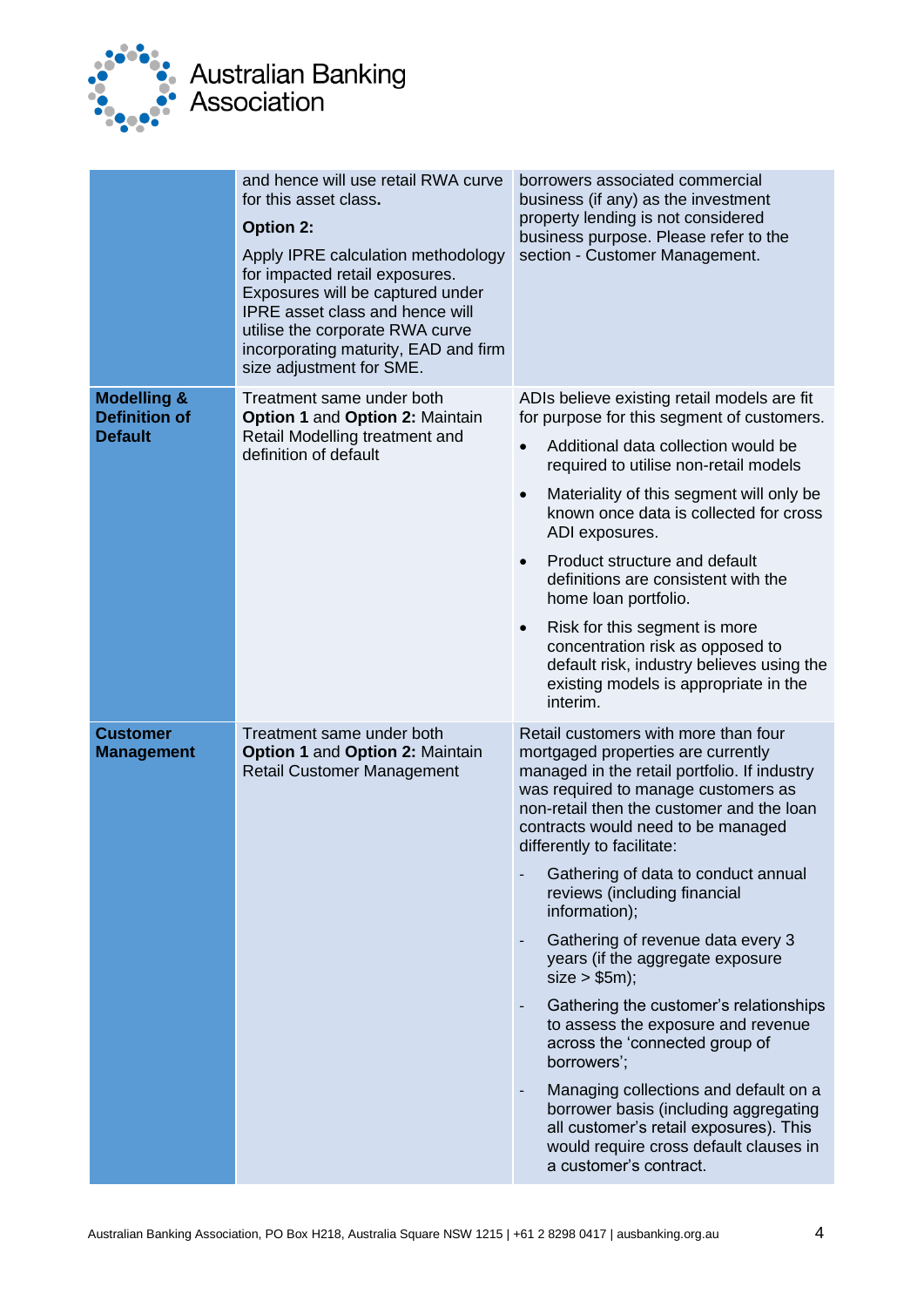

|                                                   |                                                                                                                                | There would be a significant impost on a<br>retail customer to comply with these non-<br>retail requirements. Additionally, if a<br>customer moves into the IPRE segment<br>due to the acquisition of an additional<br>property, existing and new loans will need<br>to be moved onto new contracts in order<br>for the Group to meet the Non-Retail<br>requirements above.<br>As a result the ABA recommends<br>maintaining the management of these<br>customers as Retail. |
|---------------------------------------------------|--------------------------------------------------------------------------------------------------------------------------------|------------------------------------------------------------------------------------------------------------------------------------------------------------------------------------------------------------------------------------------------------------------------------------------------------------------------------------------------------------------------------------------------------------------------------------------------------------------------------|
| <b>ARF and APS330</b><br><b>Reporting</b>         | <b>Option 1:</b>                                                                                                               | <b>Option 1:</b>                                                                                                                                                                                                                                                                                                                                                                                                                                                             |
|                                                   | Undertaken on asset class of<br>origination (i.e. residential                                                                  | Operationally efficient to retain reporting<br>within the retail asset class of origination.                                                                                                                                                                                                                                                                                                                                                                                 |
|                                                   | mortgage)                                                                                                                      | <b>Option 2:</b>                                                                                                                                                                                                                                                                                                                                                                                                                                                             |
|                                                   | <b>Option 2:</b><br><b>IPRE</b>                                                                                                | Alignment of reporting with calculation<br>adds additional operational complexity                                                                                                                                                                                                                                                                                                                                                                                            |
| <b>Requirements</b><br>for Retail SME<br>criteria | Treatment same under both<br>Option 1 and Option 2: Maintaining<br>as retail exposures for purpose of<br><b>SME</b> allocation | In line with the proposal on customer<br>management, these exposures will not be<br>treated as exposures for business lending<br>and hence will not be applicable for the<br>following:                                                                                                                                                                                                                                                                                      |
|                                                   |                                                                                                                                | Total business-related exposure for<br>the borrower                                                                                                                                                                                                                                                                                                                                                                                                                          |
|                                                   |                                                                                                                                | Consolidated annual revenue for a<br>$\blacksquare$<br>group of connected borrowers                                                                                                                                                                                                                                                                                                                                                                                          |
|                                                   |                                                                                                                                | Borrower or exposure complexity                                                                                                                                                                                                                                                                                                                                                                                                                                              |
| Implementation                                    | Treatment same under both<br><b>Option 1 and Option 2:</b><br>Grandfathering the Back-book                                     | The industry is supportive of APRA's<br>proposal to grandfather the back-book<br>from this treatment until there is a new<br>origination or refinancing. This will have<br>operational benefits for existing customers<br>who had their exposures originated prior<br>to the change in standards.                                                                                                                                                                            |

## 2. Property Backed – Guarantees

Property Backed Guarantees are used as a legal means of linking a third party mortgage/property to a borrower. This method of linking mortgages/property is common in retail and business banking and occurs when the operating business, borrowing and/or security property are in different names.

Below are two common examples of where these are used:

• A small business, Borrower A, is seeking to provide collateral to her business loan under the company name B. Borrower A has a home in her own name but has no collateral under her company name. To secure the business loan by collateral, a property backed director's guarantee will be initiated which will link her home to her business loan.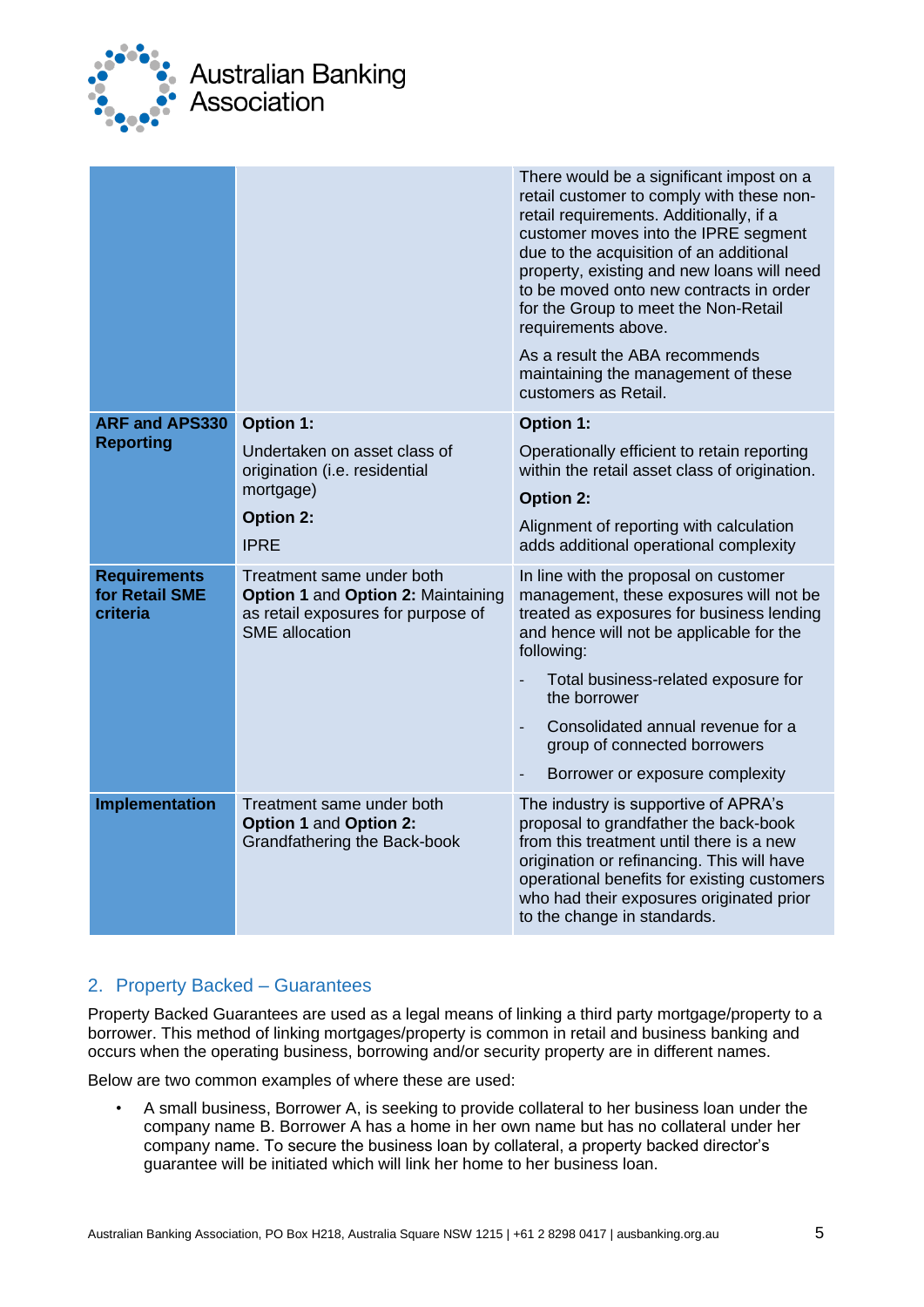

• A member of a borrower's family seeks to provide additional collateral for a borrower's home loan. As the collateral is not in the borrower's name, the collateral is perfected by the family member linking the property to the loan by way of a guarantee.

#### **New Standardised Approach to Credit Risk**

There is no explicit recognition for property backed guarantees to individual borrowers under the new APS 112:

- APS 112 Att A, para 13 states "*An ADI may use eligible CRM techniques to reduce the exposure amount of a property exposure, but the LVR band and applicable risk weight must be determined before the application of the relevant CRM technique*". This does not allow for recognition of the third-party guarantee within the LVR calculation.
- APS 112 Att I only allows for the recognition of eligible guarantors which are limited to sovereigns, banks, other entities that are externally rated, and the Australian government. Guarantees provided by individuals or non-rated companies are not recognised and hence the CRM cannot be applied.

Both these paragraphs mirror the wording in the new Basel Framework, and are intended to ensure that an ADI does not 'double count' benefits from a guarantee in both CRM and in the LVR calculation. ADIs are not proposing ascribing a value for the underlying guarantee nor looking to substitute parameters or risk weights of the guarantee. Instead are using these arrangements more to look through the guarantee to the underlying collateral provided under the guarantee to be considered as part of LVR calculation. Without use within the LVR, the value of collateral provided under a guarantee will not be considered at all as guarantees are not eligible under APRA's CRM framework.

Under the current APS 112, the condition to not allow the recognition of guarantees in the LVR calculation does not exist. As a result banks currently take into consideration these property backed guarantees in:

- The classification of exposure within the residential mortgage asset class and/or application of retail risk weight parameters;
- As part of LVR calculations (including LMI qualification);
- As part of LGD measurement (for IRB banks).

#### **Operation of the Guarantee in a default event**

Property Backed Guarantees act legally and economically similar to a mortgage in the event of a default:

- A lender's priority of the security interest in real property is determined by the registration on title (subject to any external priority arrangements). This is true whether the security is provided by a borrower or a guarantor.
- A lender's right to enforce against the security is governed by the relevant agreements in place with either a borrower or guarantor.
- A guarantee generally operates to make the guarantor liable for the borrower's payment obligations under the guaranteed facility. The guarantee, therefore, makes the guarantor liable to pay outstanding amounts not otherwise paid by the borrower.
- In some circumstances, a lender may be required to pursue the borrower and any security provided by the borrower first before pursuing the guarantor and security provided by them. However, this does not affect the lender's priority interest in security provided by the guarantor or their ability to ultimately recover amounts outstanding from the guarantor through the security.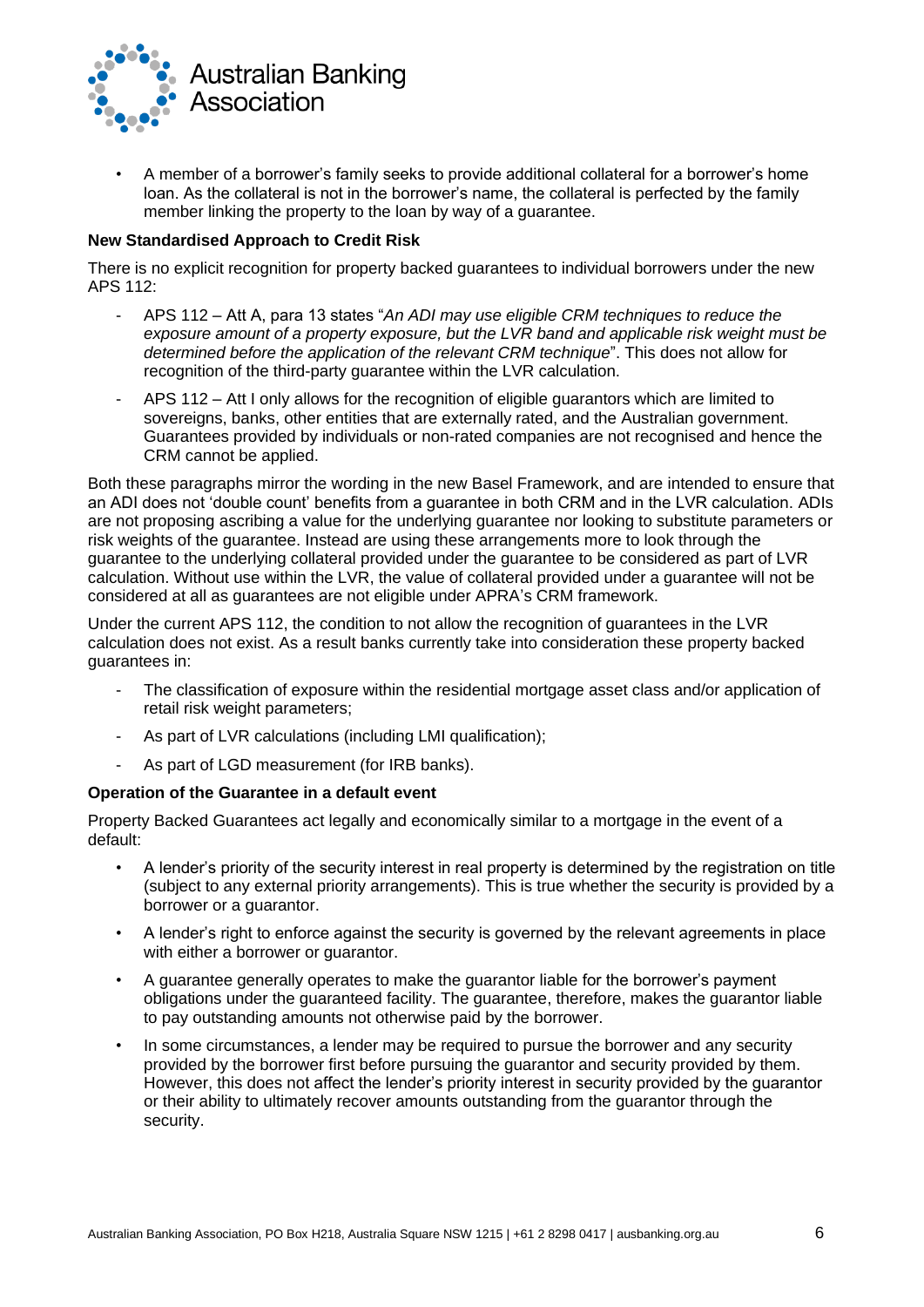

Consider the following two scenarios:

| #            | <b>Example</b>                                                                                                                                                                                                                                                                                                                                                     | If Borrower A defaults                                                                                                                                                                                                                                                                                                                                                                                                                                                                                                                                             |  |
|--------------|--------------------------------------------------------------------------------------------------------------------------------------------------------------------------------------------------------------------------------------------------------------------------------------------------------------------------------------------------------------------|--------------------------------------------------------------------------------------------------------------------------------------------------------------------------------------------------------------------------------------------------------------------------------------------------------------------------------------------------------------------------------------------------------------------------------------------------------------------------------------------------------------------------------------------------------------------|--|
| 1            | Borrower A's facilities are<br>supported by a Guarantee from B<br>supported by a mortgage over B's<br>property. B has no other debt.                                                                                                                                                                                                                               | Payment would be sought from Borrower A for the<br>-<br>amount in arrears with B as guarantor receiving a<br>copy of the payment request;<br>If the Guarantor B cannot address the arrears<br>$\overline{\phantom{m}}$<br>position, then a letter of demand would be issued<br>to B to commence recovery for the property.<br>Recovery proceeds would be applied as per the<br>$\blacksquare$<br>waterfall of mortgages. In this case as B has no<br>debt, the proceeds would be used to repay<br>Borrower A's debt, acting economically like a first<br>mortgage. |  |
| $\mathbf{2}$ | Borrower A's facilities are<br>supported by a Guarantee from B<br>supported by a mortgage over B's<br>property but B's property also<br>supports B's home loan.                                                                                                                                                                                                    | As per above.<br>In this case as B has existing debt, B's home loan<br>$\overline{\phantom{0}}$<br>would be repaid first with the remainder used for<br>Borrower A's facilities.<br>In this case the property backed guarantee acts<br>$\overline{a}$<br>economically like a second mortgage. However,<br>this is simply a function of B's property having a<br>separate first mortgage priority, as would apply in<br>any second mortgage scenario.                                                                                                               |  |
|              | <b>Key Point:</b><br>The mortgage over B's property has the same ranking and risk mitigating effect as any other<br>However, the contract of the first $\mathbf{A}$ , $\overline{\mathbf{T}}$ is a factor of the contract of the contract of the contract of the contract of the contract of the contract of the contract of the contract of the contract of the c |                                                                                                                                                                                                                                                                                                                                                                                                                                                                                                                                                                    |  |

collateral supporting the loan to A. The fact that it is a mortgage from a third party does not imply a lower priority. It is different to a second ranking mortgage where a senior ranking claim must first be satisfied.

#### **Recognition of Property Backed Guarantees in APS 112 LVR**

Prior to the changes in the Banking Code of Practice and National Consumer Credit Code, Banks would commonly take a third party mortgage to link a third party property to a Borrower's loans<sup>1</sup>. As third party mortgages are no longer enforceable, ADIs use property-backed guarantees to capture these arrangements. As these have demonstrated value in the event of default, the ABA recommends that APRA should allow for their continued recognition in APS 112 LVR. Industry proposes that a statement be included in APG 112 clarifying that the property pledged via these guarantees is allowed to be directly incorporated into the LVR calculation.

#### **APRA's Questions**

In response to APRA's specific questions:

*a) What is the current practice for treating property-backed guarantees under the standardised approach?*

Under the current APS 112, there is no restriction from including property backed guarantees into the LVR calculation<sup>2</sup>.

The current practice for IRB ADIs is to consider property backed guarantees in their LVR calculations and in the classification of exposure within the residential mortgage asset class and/or application of retail risk weight parameters.

<sup>1</sup> The NCC prohibits a credit provider from entering into a mortgage to secure obligations under a credit contract unless the mortgagor is a debtor under the contract or a guarantor under a related guarantee [ss 48(1) & (2)].

<sup>2</sup> APS 112 – Att A, para 13 is not present in the current standards

Australian Banking Association, PO Box H218, Australia Square NSW 1215 | +61 2 8298 0417 | ausbanking.org.au 7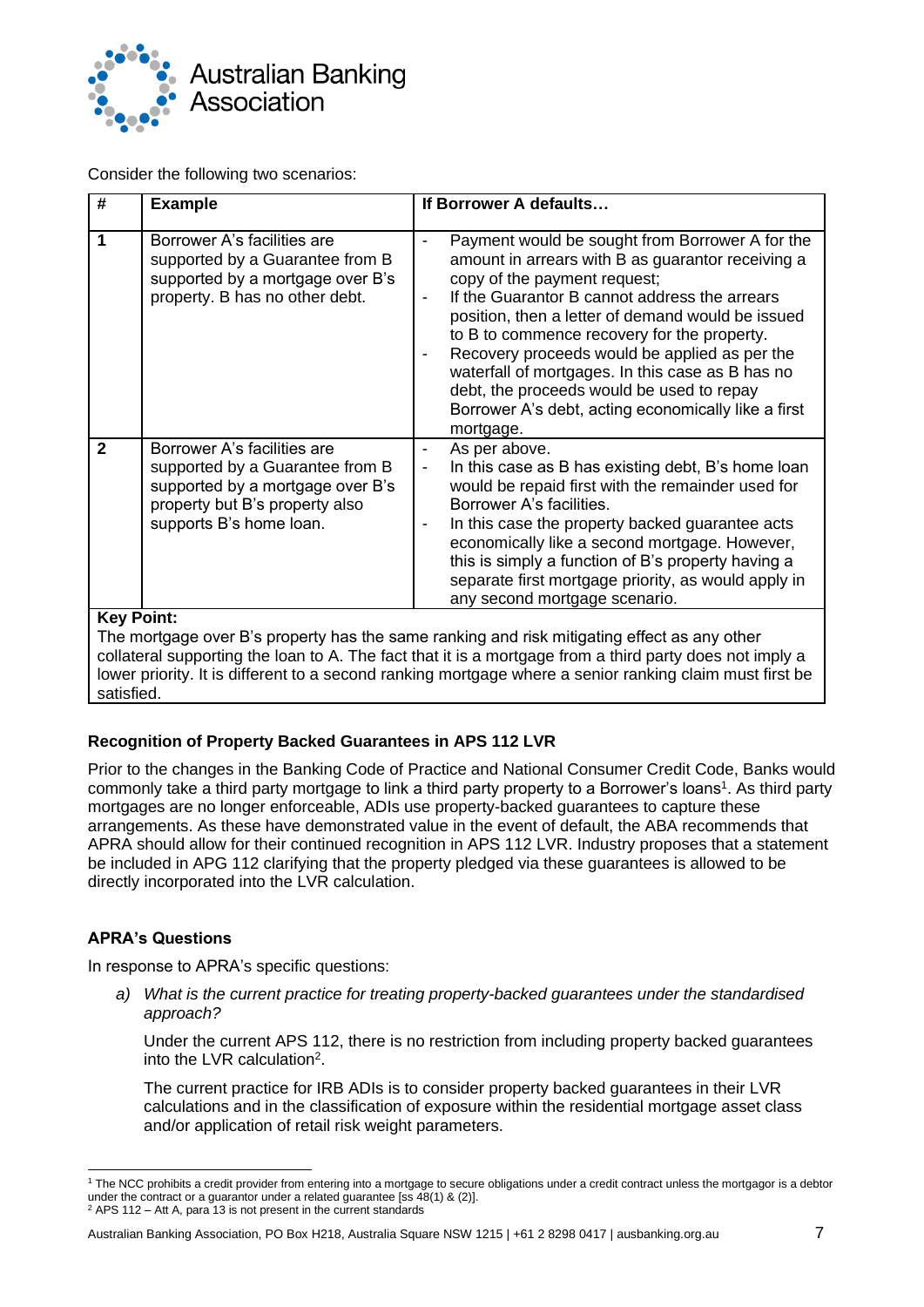

*b) Are there any differences between Australian and overseas practices that would justify a different approach? (given the APS 112 wording mirrors the Basel requirements)*

In Australia, ADIs are unable to use third party mortgages as a mechanism to link a third party mortgage/property to a borrower. These arrangements are no longer recognised under the National Consumer Credit Code and Banking Code of Practice. Thus, Australian banks are required to obtain a guarantee from the security provider as a legal mechanism to "link" the mortgage to the underlying facility.

It follows that for non-Australian jurisdictions, if the equivalent banking code provisions are not in place, then all other things being equal, a separate guarantee will not be required (as was the case in Australia). By extension, industry believes that this provision under APS 112/ Basel will not be relevant.

c) To what extent is a property-backed guarantee economically and legally equivalent to a second mortgage?

There is no preferential ranking of collateral provided under a family guarantee (or similar) and unless a formal prior claim is in place (in which case it would be considered in the LVR), then there is no economic or legal equivalency to a second mortgage. Where no priority is given to any prior claim, ranking of collateral held under guarantee has no equivalency to a second mortgage noting the guarantee is a mechanism to link collateral only.

- Prior claims on collateral linked by quarantee, formalised with priority, will be considered within the LVR
- All pari passu claims on collateral will be considered within LVR calculations

#### 3. Default Definition (removing half exits)

The ABA is supportive of APRA's documented approach, in the draft prudential guidance, of calculating default rates which remove exits for non-retail exposures excluding where the borrower:

- matured during the observation period rather than being refinanced;
- transitioned to the retail residential mortgage, QRR or other retail sub-asset class during the observation period;
- merged with another borrower (to which the ADI is also exposed) during the observation period; or
- the borrower defaulted during the observation period.

However, in the event that an ADI cannot distinguish matured customers from refinanced for a given non-retail portfolio, the ABA would also be supportive of adopting a consistent industry approach which would be to remove half of all exits. This hybrid approach provides a benefit to ADIs who can accurately capture data on exits but provides industry consistency where this information is not available.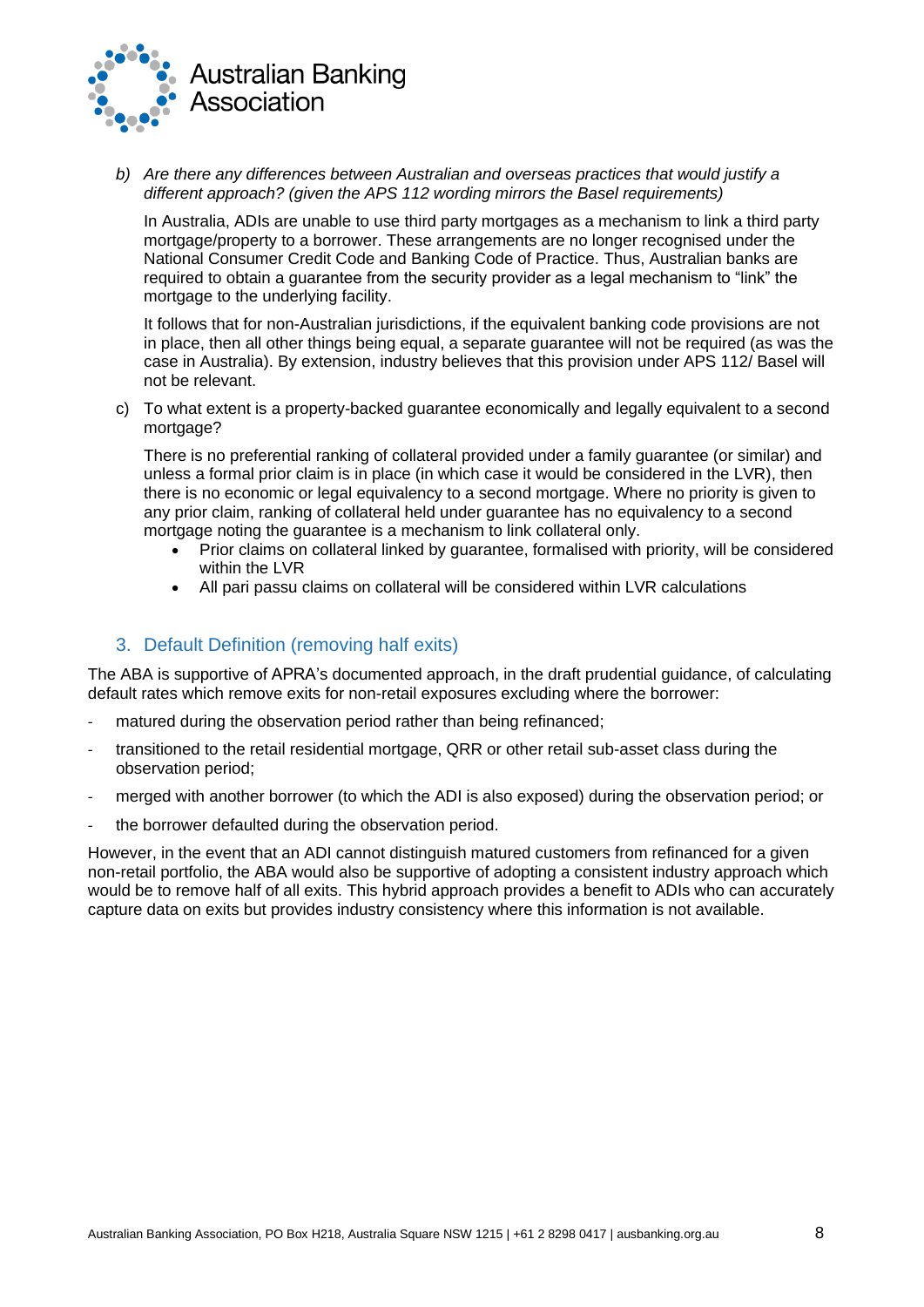

## Appendix B: Additional considerations raised by the industry:

### 4. SME Definition

The ABA is supportive of APRA's clarification on the SME definition and the flexibility being allowed on the collection of financial statements for exposures less than \$5m. In the SME Retail space, at time of origination, not all entities will have financial statements and not all deals will have financials recorded due to the nature or scale of the origination.

In cases where turnover is not available, smaller (<\$1.5m) non-complex exposures should not be classed as Corporate and require a default treatment that allows them to be classed as SME Retail. The use of exposure size and non-complex nature of the product or counterparty for SME Retail classification would reflect the exposures accurately for regulatory reporting.

Furthermore, it would be very uncommon for entities with over \$75m consolidated annual revenue to have SME Retail-sized exposures only at ADIs other than their main banking institution. If consolidated annual revenue was to be collected, this would result in a very low number of cases where a Retail SME exposure would need to move to the Corporate asset subclass.

Therefore, the ABA proposes the use of consolidated exposure size and non-complexity of the product/counterparty on more than an exception basis for SME Retail classification. This would limit obtaining financial statements to become an operational issue rather than having material capital impact.

### 5. Other Physical Collateral – Infrastructure Exposures

APRA's indicative policy position removes "other physical collateral" eligibility for concession, right to operate, or the asset owning entity and shares thereof (under FIRB and AIRB) on the basis of APS 113, Attachment B, paragraph 10 which recognises the likely lower loss given default on exposures to certain large public infrastructure assets or utilities that provide essential services to the economy. Further, APRA has proposed restrictions on eligibility for eligible recovery value based on tripartite arrangements by not intending to extend this definition to off-shore equivalents of tripartite arrangements and regulatory asset base due to complexity.

The industry is presently assessing eligibility of all other physical collateral and eligible recovery value for various collateral types (including concession, right to operate, or the asset owning entity and shares thereof) and note likely material LGD impact associated with the proposed positions:

- Infrastructure lending is heavily reliant on collateral valuations based on proposed exclusion criteria (Concession, right to operate, or the asset owning entity and shares thereof);
- Current AIRB LGD's are significantly lower than 40%/45% appropriately recognising value associated with collateral position and low loss histories associated with infrastructure lending;
- Concession, right to operate, or the asset owning entity and shares thereof arrangements are likely to be of significantly greater value than many underlying (otherwise eligible) other physical collaterals and other collateral types (such as residential/commercial property) in many instances resulting in disconnect between FIRB and AIRB LGD outcomes;
- Large corporate infrastructure exposures calculated under FIRB are likely to be uncommercial due to 40%/45% LGD. Due to lending structures and counterparties seeking infrastructure funding, many are regulated utilities and large corporate counterparties likely to require FIRB methodology (and LGD) application;
- Other corporate infrastructure exposures calculated under AIRB are likely to be impacted by the AIRB floor; and
- Restriction to Australian tripartite / regulatory asset base arrangements directly impact current exposures originated within other ADI jurisdictions.